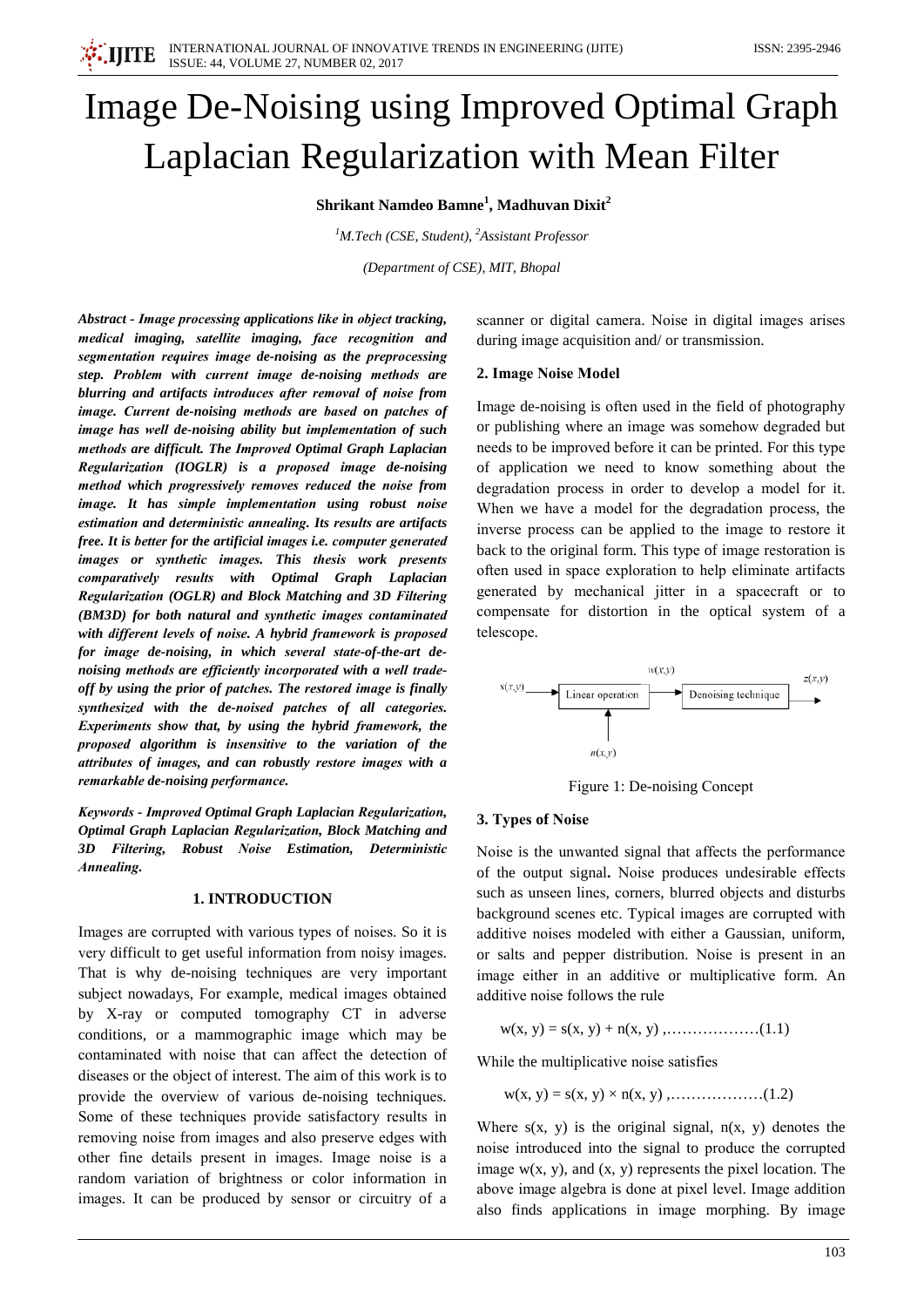multiplication, we mean the brightness of the image is varied.

3.1 Salt and Pepper Noise: Salt and pepper noise is also called as impulsive noise. Impulsive noise generate during data transmission. The image is not fully corrupted by impulsive noise, some pixel values are changed in an image.

3.2 Gaussian Noise: Gaussian noise is also called as electronic noise because it arises in amplifiers or detectors. Gaussian noise is the statistical noise having probability density function (PDF) sequel to that of the normal distribution.

3.3 Poisson Noise: Poisson noise is also called as quantum (photon) noise or shot noise. The Poisson noise is appeared due to the statistical nature of electromagnetic waves such as x-rays, visible lights and gamma rays.

3.3 Brownian Noise: Brownian noise comes under the category of fractal or 1/f noises. The mathematical model for 1/f noise is fractional Brownian motion. Fractal Brownian motion is a non-stationary stochastic process that follows a normal distribution.

## 4. Previous Work

Inverse imaging problems are inherently underdetermined, and hence it is important to employ appropriate image priors for regularization. One recent popular prior the graph Laplacian regularizer assumes that the target pixel patch is smooth with respect to an appropriately chosen graph (Jiahao Pang, Gene Cheung; 2017) [1].

With people's pursuit of high quality image, image denoising has always been a popular research. The traditional image de-noising method is based on wavelet transform threshold (Yifeng Cheng, Zengli Liu; 2016) [2].

Image processing applications like in object tracking, medical imaging, satellite imaging, face recognition and segmentation requires image de-noising as the preprocessing step (B. K. Thote, K. C. Jondhale; 2016) [3].

In this paper, a hybrid framework is proposed for image de-noising, in which several state-of-the-art de-noising methods are efficiently incorporated with a well trade-off by using the prior of patches (Ying Chen, Yibin Tangt, Lin Zhou, Aimin Jiangt and Ning Xut; 2016) [4].

Critical issue in the image restoration is the problem of denoising images while keeping the integrity of relevant image information (Sarbjit Kaur, Er. Ram Singh; 2015)  $[5]$ .

## 5. Proposed Work

The basic procedure of propose methodology can be explain through following point

# 5.1 ALGORITHM

Input: Noisy\_Image I, Noise\_Variance

Output: De-noise image

Algorithm: IOGLR

Step 1: Initialize  $x =$  total number of noisy patches in an input noisy images.

Step 2: Initialize counter variable  $k=0$ .

Step 3: for each noise patch  $Z_0$  in x, go to next step otherwise go to step 9.

Step 4: Perform mean filter on noise patch  $Z_0$  and obtain as  $Z_0$ 1.

Step 5: Perform cluster on similar patches of  $Z_0$ 1 in I.

Step 6: Computation of GL from similar patches.

Step 7: De-noising of  $Z_0$ 1 with optimization.

Step 8: if next patch  $Z_1$  exist in x then go to step 3.

Step 9: Aggregation of the de-noise image  $DI_k$ 

Step 10: if (noise\_var of de-noise image  $DI_k$ )>=Threshold value of noise variance and k!=  $p$ (total pixel in  $DI_k$ ) then  $k=k+1$ .

Now Estimation of noise variance for k

else

| //Obtain De-Noised Image<br>return $(DI_{k+1})$ and exit |
|----------------------------------------------------------|
|----------------------------------------------------------|

Step 11: go to step 3.

## **4.2.2 FLOWCHART**

The flowchart of proposed methodology is as follows:



Figure 2: Flowchart of Proposed Methodology (IOGLR)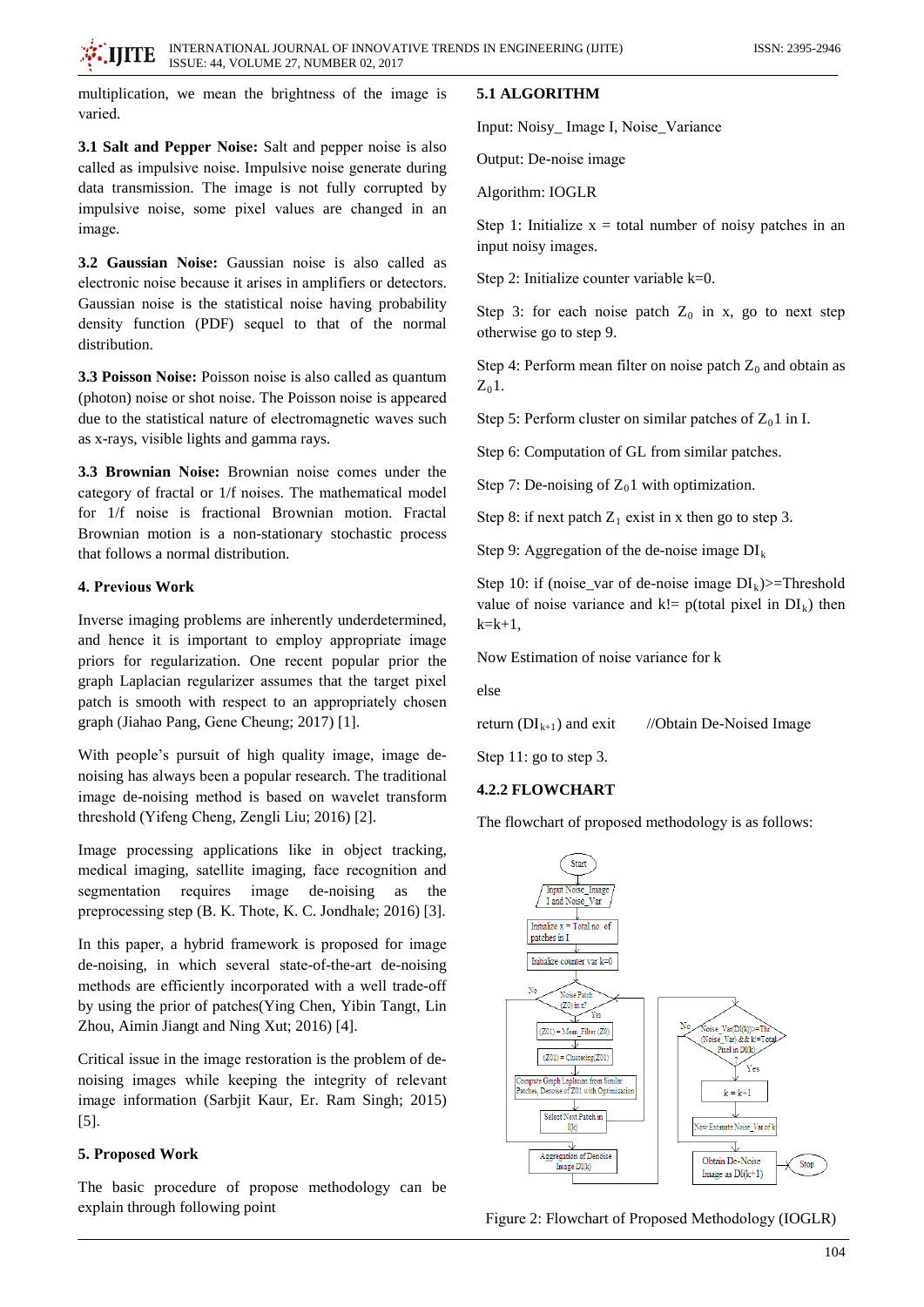## **6. Experimental Works**

Experiments set-up performed on general source image, which is mainly uses in MATLAB image processing environment, i.e., these images taken from MATLAB directory and also available online. These images are in grayscale mode. We have setup MATLAB R2013a version for implement the proposed method namely as IOGLR (Improved Optimal Gaussian Laplacian Regularizer).



Figure 3: Load Barbara image



Figure 4: Noisy image through AWGN



Figure 5: De-Noise Image Using IOGLR

#### 7. Result Analysis

If images are taken from MATLAB image processing repository then the analysis of the existing works Block Matching 3-D (BM3D)[16], Optimal Graph Laplacian Regularizer (OGLR)[1] and the proposed work Improved Optimal Graph Laplacian Regularizer (IOGLR) on the basis of different quality parameters are given in Table 1 and Table 2.

| Image           | 10    |             |              | 20          |       |                               | 30               |                   |                   | 40                                              |             |                   | 50                                                          |             |              |
|-----------------|-------|-------------|--------------|-------------|-------|-------------------------------|------------------|-------------------|-------------------|-------------------------------------------------|-------------|-------------------|-------------------------------------------------------------|-------------|--------------|
|                 | BM3D  | <b>OGLR</b> | <b>IOGLR</b> | BM3D        |       | <b>OGLR IOGLR</b>             | BM <sub>3D</sub> |                   | <b>OGLR IOGLR</b> | BM <sub>3D</sub>                                |             | <b>OGLR IOGLR</b> | BM3D                                                        | <b>OGLR</b> | <b>IOGLR</b> |
| Lena            | 35.89 | 35.62       | 36.07        | 33.02       | 32.93 | 33.06                         |                  |                   | 31.23 31.22 31.24 | 29.82                                           | 30.06       | 30.11             | 29.00                                                       | 28.86       | 29.18        |
| <b>Barbara</b>  | 34.96 | 34.46       | 37.82        | 31.75       |       |                               |                  |                   |                   | 31.45 33.80 29.79 29.63 31.60 28.00 28.31 29.92 |             |                   | 27.23                                                       | 27.36       | 28.61        |
| <b>Peppers</b>  | 35.02 | 34.91       | 35.11        | 32.75       | 32.67 | 32.78                         |                  | 31.23 31.23 31.33 |                   | 29.93                                           | 30.10       | 30.54             | 29.09                                                       | 28.83       | 29.12        |
| <b>Mandrill</b> | 30.58 | 29.84       | 30.62        | 26.60       | 26.35 |                               |                  |                   |                   | 126.66 24.56 24.56 24.68 23.09 23.40 24.12      |             |                   | 22.35                                                       | 22.59       | 22.64        |
| Cones           | 40.40 | 42.93       | 42.98 35.17  |             | 37.39 | 37.78   32.57   34.08   35.12 |                  |                   |                   | 31.01 31.78 32.12                               |             |                   | 29.62                                                       | 30.36       | 30.88        |
| <b>Teddy</b>    | 41.17 | 42.80       | 42.89        | 35.94       | 37.73 | 37.86                         |                  | 33.16 34.52 34.98 |                   | 31.32                                           | 32.20       | 32.97             | 29.73                                                       | 30.70       | 30.86        |
| Art             | 40.04 | 42.98       | 43.12        | 35.47       | 37.33 | 37.49                         |                  |                   | 33.21 34.27 35.66 | 31.60 32.15 32.44                               |             |                   | 30.36                                                       | 30.82       | 30.96        |
| <b>Moebius</b>  | 42.03 | 43.31       |              | 43.38 37.15 |       |                               |                  |                   |                   |                                                 |             |                   | 38.36 38.38 34.70 35.35 35.92 33.09 33.19 33.24 31.75 31.94 |             | 32.14        |
| Aloe            | 40.30 | 42.86       | 42.96        | 35.66       | 37.47 | 37.76                         |                  |                   | 33.31 34.53 34.66 |                                                 | 31.73 32.56 | 32.88             | 30.58                                                       | 31.18       | 32.24        |

Table 1: Analysis of comparisons the value of PSNR in between of BM3D[16], OGLR[1] and Proposed Method **IOGLR** (Improved Optimal Graph Laplacian Regularizer) with different images and standard deviation.



Figure 6: Comparison of PSNR for different methods with  $\sigma = 10$ .

| Image           | 10    |             |              | 20    |                   |                   | 30                                  |                   |                                                       | 40    |       |                 | 50                  |                   |                   |
|-----------------|-------|-------------|--------------|-------|-------------------|-------------------|-------------------------------------|-------------------|-------------------------------------------------------|-------|-------|-----------------|---------------------|-------------------|-------------------|
|                 | BM3D  | <b>OGLR</b> | <b>IOGLR</b> |       |                   |                   | <b>BM3D   OGLR   IOGLR   BM3D  </b> |                   | OGLR IOGLR BM3D                                       |       |       |                 | OGLR   IOGLR   BM3D |                   | <b>OGLR IOGLR</b> |
| Lena            | 0.915 | 0.912       | 0.921        |       | $0.876$ $0.874$   | 0.922             |                                     | 0.843 0.842 0.887 |                                                       | 0.813 | 0.821 | 0.860           | 0.796               | 10.785            | 0.830             |
| <b>Barbara</b>  | 0.942 | 0.937       | 0.958        |       | $0.905$ $0.902$   | 0.905             | 0.867                               |                   | 0.867 0.868 0.822                                     |       | 0.838 | 0.863           | 0.794 0.801         |                   | 0.990             |
| <b>Peppers</b>  | 0.879 | 0.879       | 0.892        |       | $0.845$ $0.842$   | 0.852             | 0.820 0.818 0.822                   |                   |                                                       | 0.795 | 0.798 | 0.802           | 0.782 0.762         |                   | 0.785             |
| <b>Mandrill</b> | 0.897 | 0.883       | 0.8991       |       | 0.792 0.786 0.801 |                   |                                     |                   | 0.702 0.706 0.708 0.617 0.650                         |       |       | 0.672           |                     | 0.549 0.595 0.602 |                   |
| Cones           | 0.983 | 0.987       | 0.988        |       |                   | 0.960 0.968 0.978 |                                     |                   | 0.935 0.944 0.953 0.912                               |       |       | $0.922$ $0.925$ |                     | 0.898 0.900 0.905 |                   |
| <b>Teddy</b>    | 0.985 | 0.986       | 0.992        | 0.967 | 0.968             | 0.977             | $0.948$ 0.947                       |                   | 0.977                                                 | 0.927 | 0.929 | 0.932           | 0.919               | 0.910             | 0.922             |
| Art             | 0.983 | 0.988       | 0.995        |       |                   |                   |                                     |                   | 0.959 0.967 0.968 0.934 0.944 0.968 0.907 0.922 0.928 |       |       |                 |                     | 0.891 0.898 0.902 |                   |
| <b>Moebius</b>  | 0.983 | 0.985       | 0.991        |       | 0.962 0.962       | 0.971             |                                     | 0.940 0.938 0.971 |                                                       | 0.918 | 0.917 | 0.921           | 0.911               | 0.898             | 0.920             |
| Aloe            | 0.984 | 0.988       | 0.989        |       |                   |                   |                                     |                   | 0.962 0.968 0.979 0.938 0.946 0.979 0.913 0.928 0.929 |       |       |                 |                     | $0.899$ $0.907$   | 0.909             |

Table 5.2: Analysis of comparisons the value of SSIM in between of BM3D[16], OGLR[1] and Proposed Method **IOGLR** (Improved Optimal Graph Laplacian Regularizer) with different images and standard deviation.



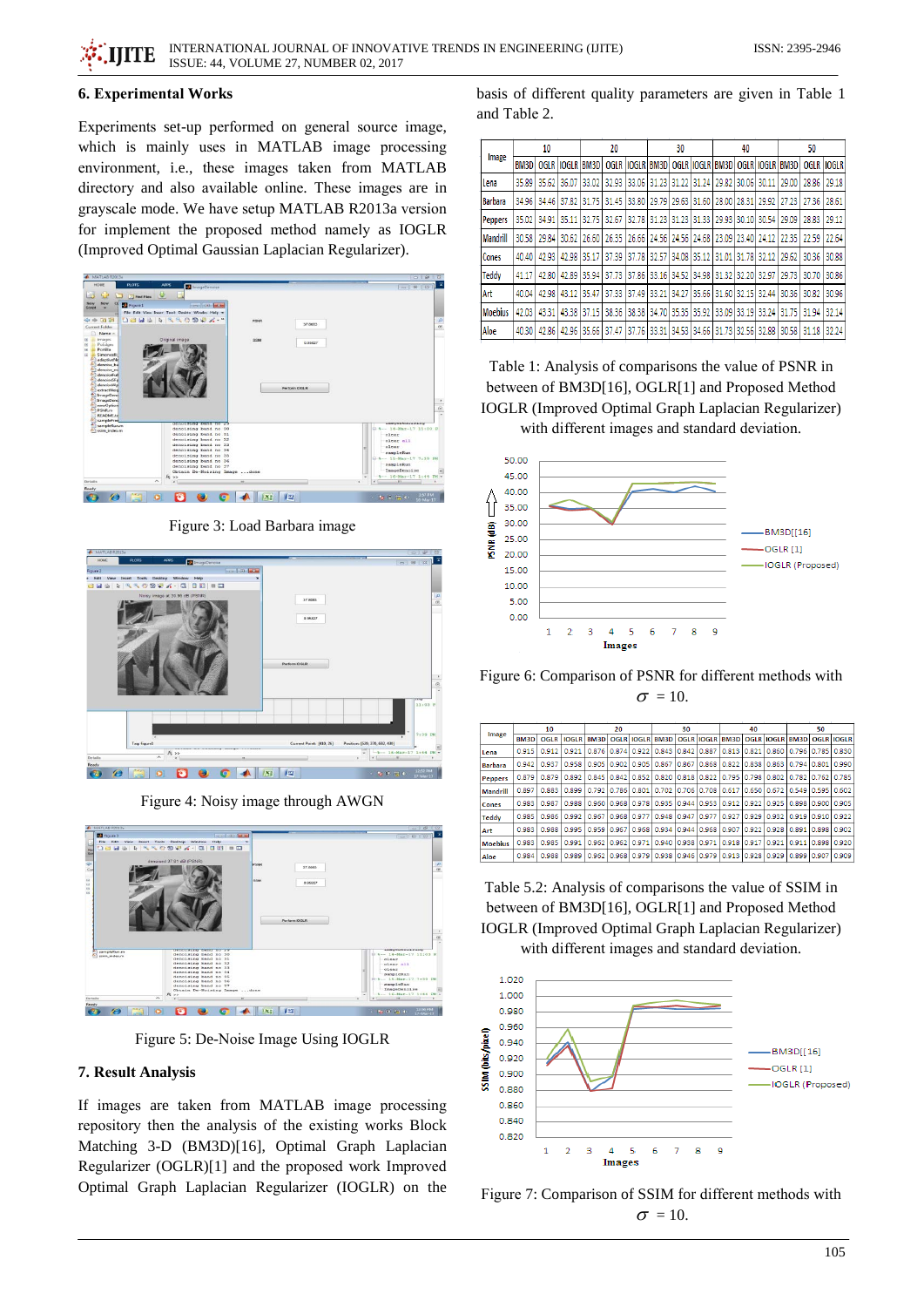Here the comparisons result tested on the basis of different images and measure the various result parameters shown in the comparisons tables. The de-noised image is compares in between of BM3D, OGLR and IOGLR for different image. The value of PSNR (for IOGLR) is more than value of PSNR (for BM3D and OGLR). The value of SSIM (for IOGLR) is more than value of SSIM (for BM3D and OGLR). Hence the performance of the proposed work (IOGLR) is better as compared to the existing techniques.

## 8. Conclusion and Future Work

The Optimal Graph Laplacian Regularizer is a popular recent prior to regularize inverse imaging problems. In this work, to study in-depth the mechanism and implication of Optimal Graph Laplacian Regularization. We then derive the Improved Optimal Graph Laplacian Regularizer for image de-noising, assuming non-local self-similarity. To explain the behavior of optimal graph Laplacian regularization, our developed de-noising algorithm, Improved Optimal Graph Laplacian Regularization (IOGLR) for de-noising, produces competitive results for natural images compared to state-of-the-art methods, and out-performs them for piecewise smooth images. After analyzing BM3D, OGLR and IOGLR for various AWGN noise levels, come to a conclusion that IOGLR gives visual and theoretical excellent results for both synthetic and natural images. From tables (1 and 2) the SSIM for IOGLR is more but the results for synthetic images at high noise level ( $\sigma$  = 50) smooth and artifact free compare to BM3D and OGLR. OGLR has less low-frequency noise than BM<sub>3</sub>D.

In future IOGLR can be improved by reducing the execution time and improve PSNR for algorithm compare to IOGLR. For this purpose, threshold value has been set in machine learning. Through machine learning and different optimization scheme like Min-Max ACO, Neural Network Genetic Algorithm can be efficiently de-noising image.

## 9. References

- Jiahao Pang and Gene Cheung, Graph Laplacian  $[1]$ Regularization for Image De-noising: Analysis in the Continuous Domain", IEEE Transactions on Image Processing, 2017.
- Yifeng Cheng and Zengli Liu, "Image De-noising  $\lceil 2 \rceil$ Algorithm Based on Structure and Texture Part", ICCIS, 2016.
- B.K.Thote and K. C. Jondhale, "Improved De-noising  $\lceil 3 \rceil$ Technique for Natural and Synthetic Images", ICCIT, 2016.
- $[4]$ Ying Chen, Yibin Tangt, Lin Zhou, Aimin Jiangt and Ning Xut, "Hybrid Framework for Image De-noising with Patch Prior Estimation", IEEE Conf. on Image Processing, 2016.
- Sarbjit Kaur and Er. Ram Singh, "Image De-Noising  $[5]$ Techniques: A Review Paper", International Journal For Technological Research In Engineering Volume 2, Issue 8, April-2015.
- $[6]$ Jiachao Zhang, Student Member and Keigo Hirakawa, "Improved De-noising via Poisson Mixture Modeling of Image Sensor Noise", IEEE Transactions on Image Processing, Sep, 2015.
- Kalpana and Harjinder Singh, "Review Paper: To Study  $\sqrt{71}$ The Image De-noising Techniques", International Research Journal of Engineering and Technology (IRJET), Volume: 02 Issue: 08, Nov-2015.
- [8] Yali Liu, "Image De-noising Method based on Threshold, Wavelet Transform and Genetic Algorithm", International Journal of Signal Processing, Image Processing and Pattern Recognition Vol. 8, No. 2, 2015.
- Mukesh C. Motwani, Mukesh C. Gadiya and Rakhi C.  $[9]$ Motwani, "Survey of Image De-noising Techniques", **ICCRT, 2015.**
- [10] Rajni and Anutam, "Image De-noising Techniques-An Overview", International Journal of Computer Applications (0975 – 8887) Volume 86 – No 16, January 2014.
- [11] Sandeep Kaur and Navdeep Singh "Image De-noising Techniques: A Review", International Journal of Innovative Research in Computer and Communication Engineering, Vol. 2, Issue 6, June 2014.
- [12] Jyotsna Patil1, Sunita Jadhav, "A Comparative Study of Image De-noising Techniques", International Journal of Innovative Research in Science, Engineering and Technology, Vol. 2, Issue 3, March 2013.
- [13] Prof.R.Gayathri and Dr.R.S.Sabeenian, "A Survey on Image De-noising Algorithms (IDA)", International Journal of Advanced Research in Electrical, Electronics and Instrumentation Engineering Vol. 1, Issue 5, November 2012.
- [14] Tanzila Saba, Amjad Rehman and Ghazali Sulong, "An Intelligent Approach To Image De-noising", Journal Of Theoretical And Applied Information Technology, 2010.
- [15] Jiang Taoa and Zhao Xinb, "Research And Application Of Image De-noising Method Based On Curve-let Transform", The International Archives Of The Photogrammetry, Remote Sensing And Spatial Information Sciences. Vol. Xxxvii. Part B2. Beijing 2008.
- [16] Kostadin Dabov, Alessandro Foi, Vladimir Katkovnik, and Karen Egiazarian, "Image de-noising with block-matching and 3D filtering", Image Processing: Algorithms and Systems, Neural Networks, and Machine Learning, 2006.
- [17] L. I. Rudin, S. Osher, and E. Fatemi, "Nonlinear total variation based noise removal algorithms," Physica D: Nonlinear Phenomena, vol. 60,no. 1, pp. 259-268, Nov. 1992.
- [18] M. Elad and M. Aharon, "Image denoising via sparse and redundant representations over learned dictionaries," IEEE